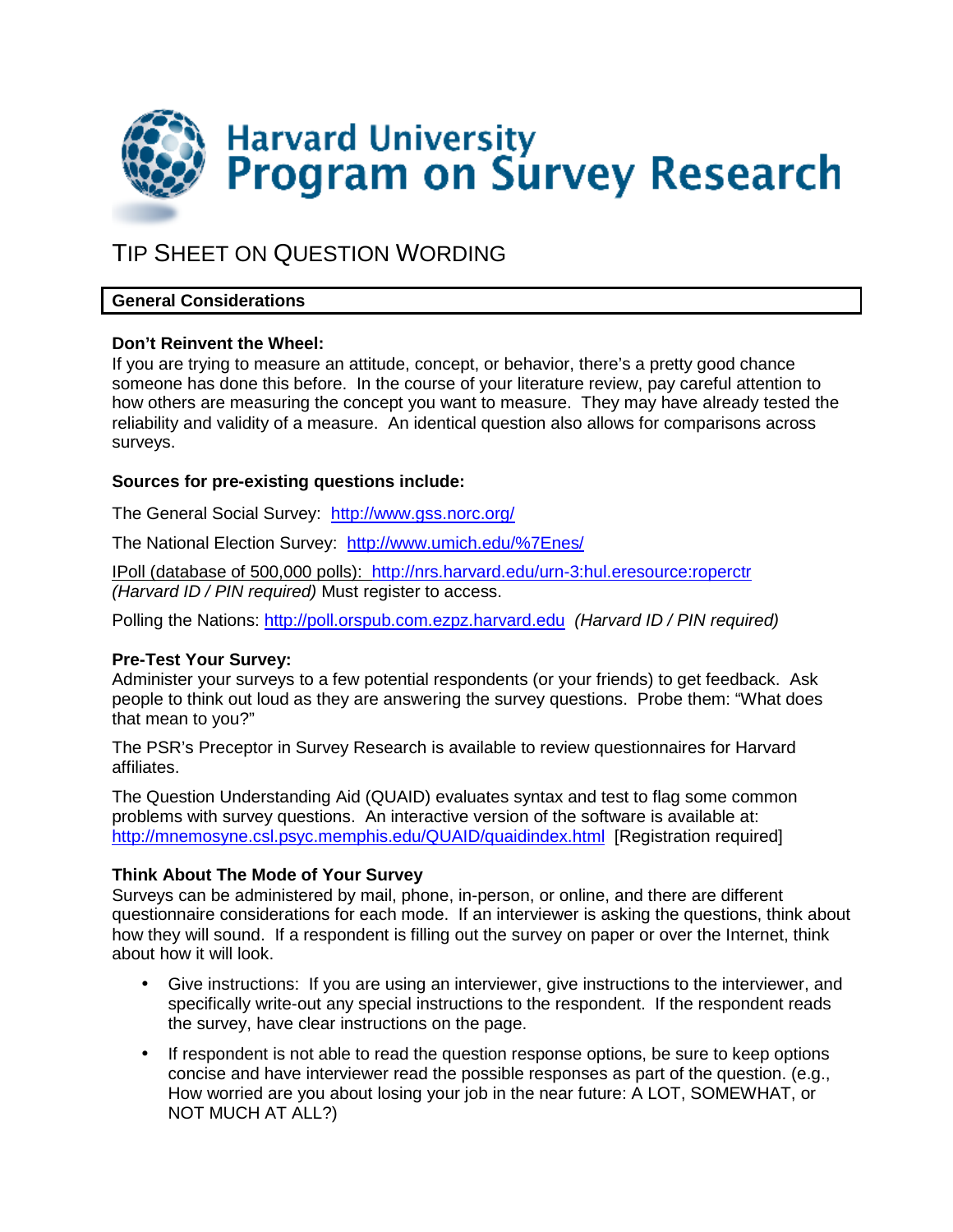• One of biggest issues with mode is whether you offer an explicit "Don't Know" or "Not applicable" box. As a general rule, allow this response to be volunteered in phone interview.

**Keep Your Questionnaire Short.** Respondents are less likely to answer a long questionnaire than a short one, and often pay less attention to questionnaires which seem long, monotonous, or boring.

**Keep Question Order in Mind:** Survey responses can be impacted by previous questions. Think about the context that respondents are hearing your questions.

- Start a questionnaire with an introduction. If a respondent reads the survey, provide a title for each section. If an interviewer reads a survey, write smooth verbal transitions.
- It's usually best to start a survey with general questions that will be easy for a respondent to answer.
- Things mentioned early in a survey can impact answers later. If the survey mentions something, respondents might be primed to think of this in other questions.
- It's usually best to ask any sensitive questions, including demographics (especially income), near the end of the survey.
- If you are asking a series of similar questions, randomizing the order respondents hear them can improve your data.

# **Filtering and Branching**

Respondents should only be asked questions that apply to them. In cases where some questions might be relevant to only some respondents, it is best to specifically determine applicability.

# **Types of Questions**

#### **Open-Ended versus Closed Ended Questions:**

Open ended questions ask respondents to respond to a question in their own terms. Closed ended questions are questions where the respondent is asked to place themselves into one of a limited number of responses which are provided to them.

- Open-ended questions allow the greatest variety of responses, but are time consuming to ask and require a lot of work to analyze
- Closed ended questions, when well designed, ensure that respondents interpret questions the same way.
- Respondents are more likely to skip an open-ended than closed-ended question

# **Rating Scales for Attitude Questions:**

- Usually between five and seven points is best
- Generally, providing a middle category provides better data
- Points on the scale should be labeled with clear, unambiguous words
- Questions which use agree/disagree scales can be biased toward the "agree" side, so it's usually best to avoid this wording.
- Try to write questions so that both positive and negative items are scored "high" and "low" on a scale.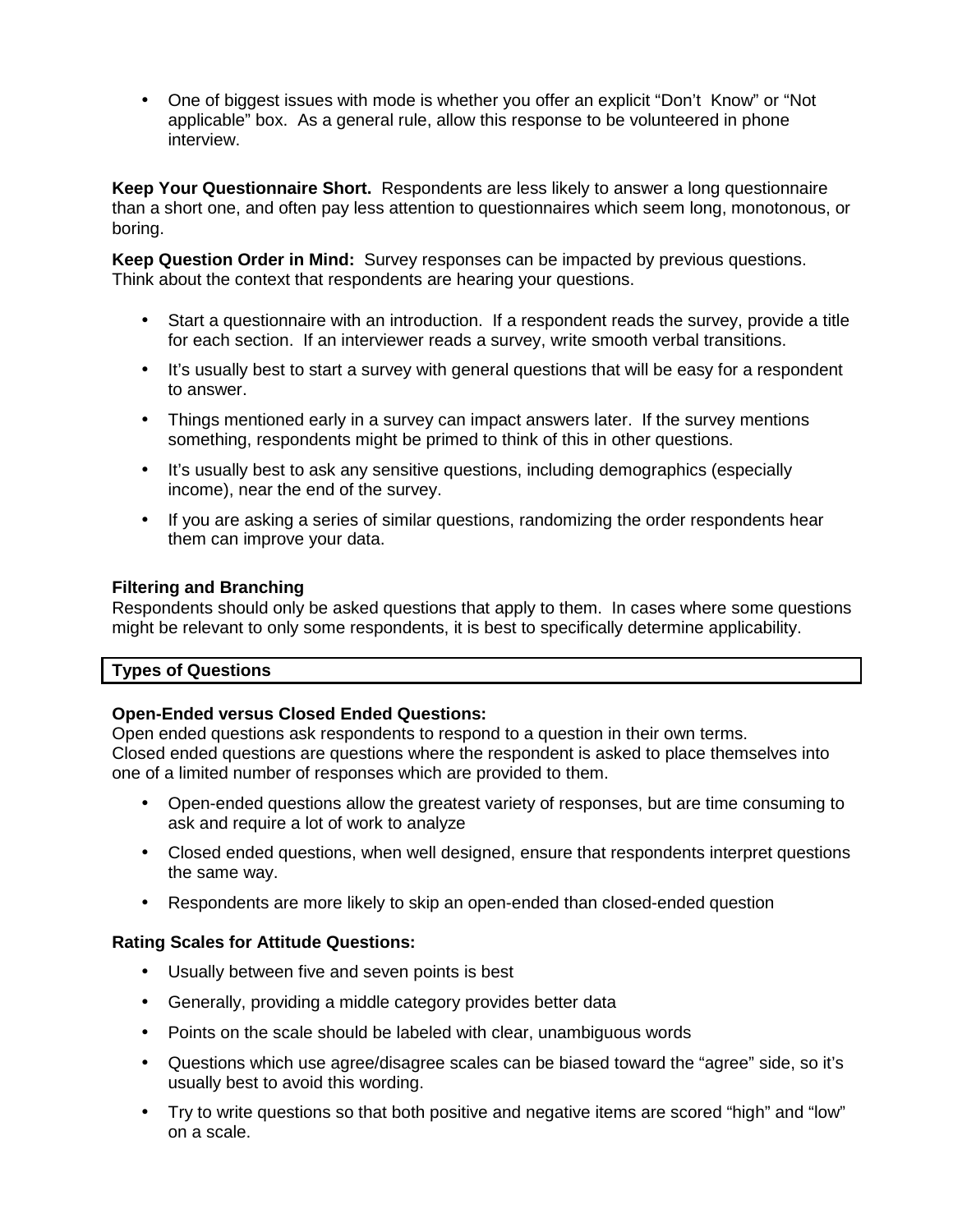- The order that response categories are presented to a respondent can also influence their answer choices.
	- Primacy Effect: Occurs in paper and internet surveys: respondents tend to pick the first choice
	- Recency Effect: Occurs when questions are read to a respondent. Respondents tend to pick the choice they heard most recently
	- Randomizing or rotating response options is usually a good idea
	- In Internet surveys, radio buttons work better than drop-down menus.

# **General Rules for Writing Survey Questions**

#### **The ideal question accomplishes three goals:**

#### **It measures the underlying concept it is intended to tap**

#### **It doesn't measure other concepts**

# **It means the same thing to all respondents**

#### **The following rules help to accomplish this:**

**Avoid technical terms and jargon.** Words used in surveys should be easily understood by anyone taking the survey. Examples: "Do you support or oppose tort reform?" "Should people held on terror related crimes have the right of habeas corpus?"

**Avoid Vague or Imprecise Terms.** Usually, it's best to use terms that will have the same specific meaning to all respondents. For example, it's not clear what you get when you ask "How important is it that a candidate shares your values?" You might get a more consistent answer if you asked: "How important is it that a candidate shares your religious values?"

**Define Things Very Specifically:** For example, don't ask: "What is your income?" A better question would be specific and might ask: "What was your total household income before taxes in 2005?"

**Avoid Complex Sentences.** Sentences with too many clauses or unusual constructions often confuse respondents. Scales that ask respondents to make complex calculations can cause problems. How easy will it be for a typical person to answer: "Do you think the increase in the rate of immigration, controlling for the economy, is higher or lower than the increase in the rate of crime in your area?"

**Provide Reference Frames:** Make sure all respondents are answering questions about the same time and place. For example, if you ask: "How often do you feel sad?" some people might provide an answer about their life's experience, while others might only be thinking about today. Usually, it's better to provide a reference frame: "How often have you felt sad during the past week?" Don't ask: "How good is the economy these days" and assume everyone is talking about the same economy. A better way might be to ask: "How good is the national economy these days" or "How good is the economy in your community these days"

**Make Sure Scales Are Ordinal:** If you are using a rating scale, each point should be clearly higher or lower than the other for all people. For example, don't ask "How many jobs are available in your town: Many, a lot, some, or a few. " It's not clear to everyone that "a lot" is less than "many." A better scale might be: "A lot, some, only a few, or none at all."

**Avoid Double-Barreled Questions.** Questions should measure one thing. Double barreled questions try to measure two (or more!) things. For example: "Do you think the president should